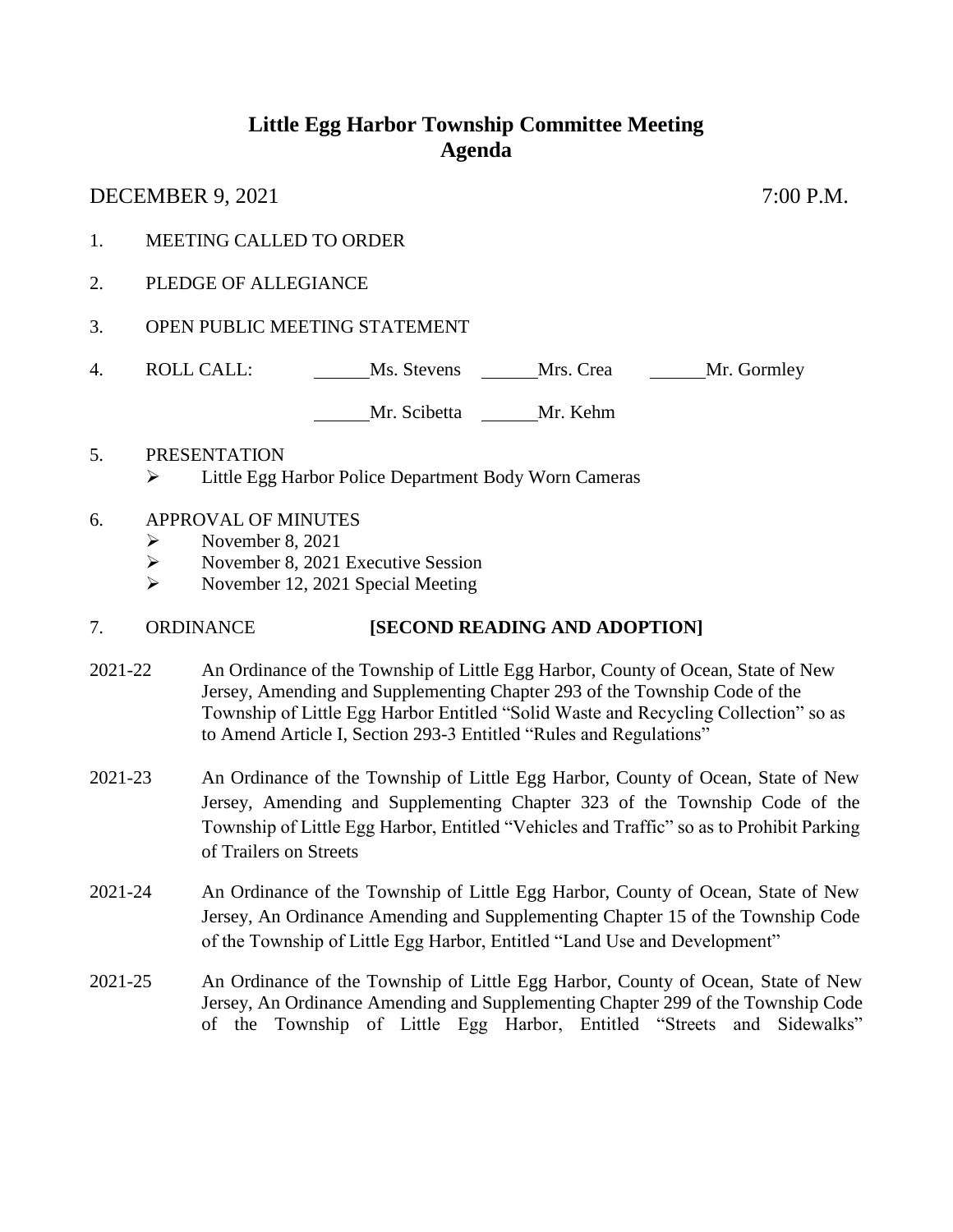December 9, 2021 Committee Meeting Agenda Page 2

## 8. CONSENT AGENDA

*A Consent Agenda includes items of business which are not controversial and do not require individual discussion. The Consent Agenda is moved, seconded, and voted upon as one item by the Governing Body.* 

| 2021-256 | Authorizing the Appointment of Jennifer Millar as Clerk 1 for the Construction Office                                                                                                                                                                                                                                                                  |
|----------|--------------------------------------------------------------------------------------------------------------------------------------------------------------------------------------------------------------------------------------------------------------------------------------------------------------------------------------------------------|
| 2021-257 | Authorizing Execution of Discharge of Mortgage as to Block 326.80, Lot 15 (116)<br>Kadlubeck Way)                                                                                                                                                                                                                                                      |
| 2021-258 | Authorizing the Governor's Council on Alcoholism and Drug Abuse Fiscal Grant Cycle<br>July 2020 - June 2025                                                                                                                                                                                                                                            |
|          | [The joint Municipal Alliance Committee consists of Eagleswood, Little Egg Harbor and<br>Tuckerton and was established to educate and engage residents, local government and<br>law enforcement officials, schools, nonprofit organizations, the faith community, parents,<br>youth and other allies in efforts to prevent alcoholism and drug abuse.] |
| 2021-259 | Authorizing the Execution of a Shared Services Agreement with the County of Ocean for<br>the Drug Recognition Expert Callout Program                                                                                                                                                                                                                   |
|          | [A traffic safety program run by the Ocean County Prosecutor's Office for the purpose<br>of utilizing a DRE callout program to assist with identifying and removing intoxicated<br>drivers from the roadway]                                                                                                                                           |
| 2021-260 | Authorizing the Execution of a Shared Services Agreement with the County of Ocean for<br>the Driving While Intoxicated Enforcement Program                                                                                                                                                                                                             |
|          | [A traffic safety program ran by the Ocean County Prosecutor's Office for the purpose<br>of identifying and removing intoxicated drivers from the roadways]                                                                                                                                                                                            |
| 2021-261 | Authorizing the Execution of a Shared Services Agreement with the County of Ocean for<br>Use of the County Truck Wash Facilities                                                                                                                                                                                                                       |
|          | [The agreement allows the Township to utilize Ocean County's Truck Wash Facilities for<br>Township Public Works vehicles]                                                                                                                                                                                                                              |
| 2021-262 | Authorizing the Renewal of and execution of a Shared Services Agreement with Ocean<br><b>Township for Finance Services</b>                                                                                                                                                                                                                             |
|          | [The agreement provides financial services to Ocean Township (Waretown) by the<br>Township's Chief Financial Officer]                                                                                                                                                                                                                                  |
| 2021-263 | Authorizing an Amendment to the 2021 Budget to Allow for the Insertion of a Special<br>Item of Revenue and Appropriation Pursuant to N.J.S.A. 40A:4-87 [\$283,800 from the<br>New Jersey's Clean Energy SmartStart Program]                                                                                                                            |
| 2021-264 | Authorizing the Tax Collector to Cancel Taxes and Provide a Refund Pursuant to N.J.S.A<br>54:4-3.30 on Property Qualifying for Veterans Property Tax Exemption (David Dean,<br>Block 285.01, Lot 27)                                                                                                                                                   |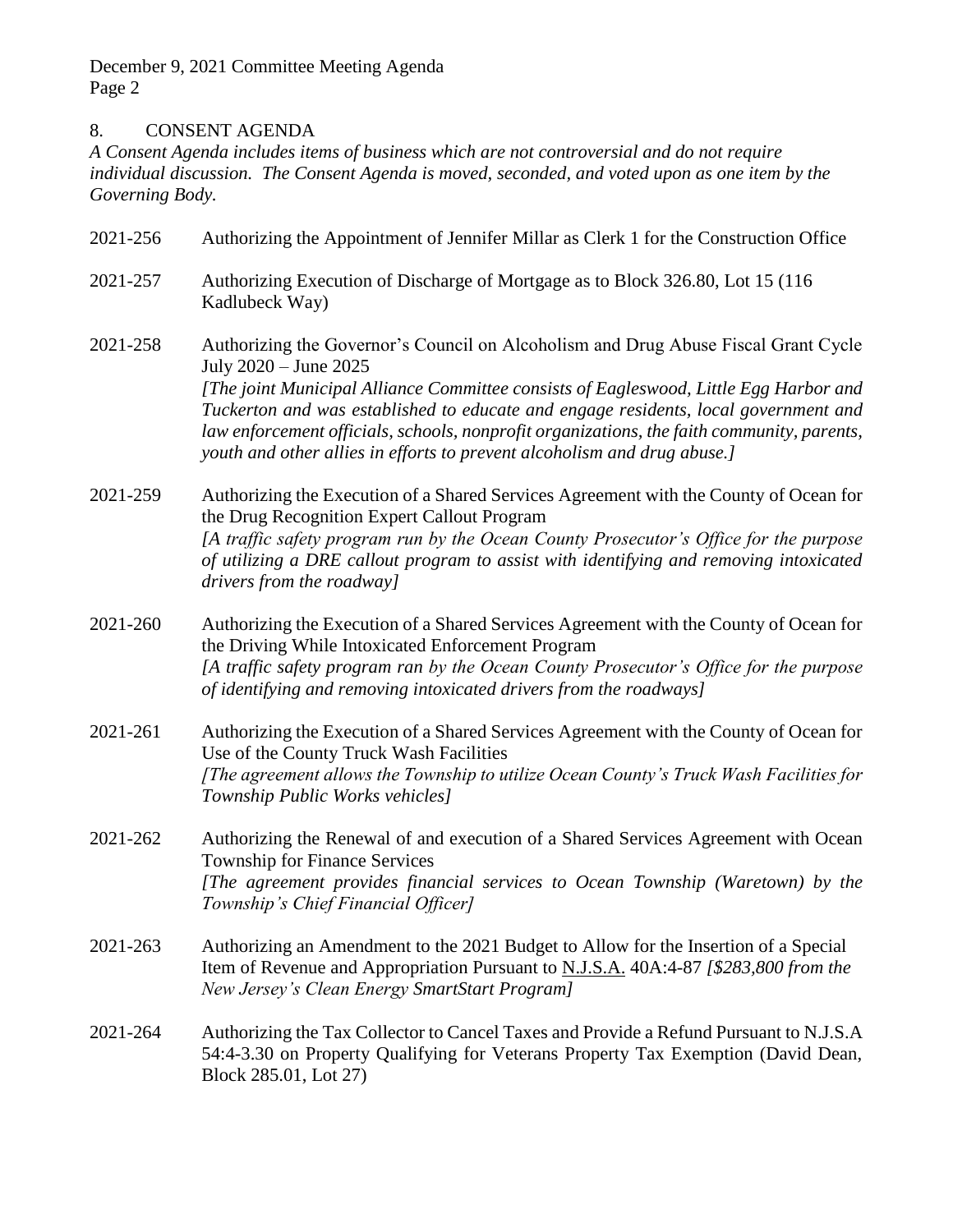December 9, 2021 Committee Meeting Agenda Page 3

- 2021-265 Authorizing the Tax Collector to Cancel Taxes on Property Qualifying for Veterans Property Tax Exemption (Richard J. Sheldrake, Block 326.201, Lot 52) 2021-266 Authorizing Various Property Tax Refunds
- 2021-267 Authorizing the Tax Collector to Remove Property from Tax Sale (Block 124, Lots 69 and 70)
- 2021-268 Authorizing the Transfers of Appropriations in Accordance with N.J.S.A. 40A:4-58
- 2021-269 Certifying Tax Liens for Costs Incurred in Accordance with the Property Maintenance Code
- 2021-270 Accepting the Retirement of and Authorizing the Compensation of Accumulated Time to Diane Bonello
- 2021-271 Accepting the Retirement of and Authorizing the Compensation of Accumulated Time to Diane Galuppo
- 2021-272 Authorizing Chief Financial Officer, Rodney R. Haines, to receive an annual stipend for providing services to Ocean Township (Waretown) under a Shared Services Agreement with Ocean Township for Finance Services *[Authorizing an annual stipend to Mr. Haines for providing financial services to Ocean Township (Waretown) under the Shared Services Agreement]*
- 2021-273 Authorizing the Release of Performance Guarantee Posted for the Road Opening 17 South Baltimore Drive by MSC Enterprises LLC
- 2021-274 Authorizing the Execution of a Memorandum of Agreement with the Township Administrative Support Staff
- 9. PUBLIC COMMENT Consent Agenda Only
- 10. BILL RESOLUTION
- 2021-275 A Resolution Authorizing the Payment of Bills in the Amount of \$4,810,202.58
- 11. MISCELLANEOUS APPROVALS
	- Raffle Application No. 2021-28 for St. Theresa's Church On-Premise and Gift Basket Raffle on January 22, 2022
	- Raffle Application No. 2021-29 for Bayman's Men's Club, Inc. On-Premise Raffle on January 25, February 13, February 22, March 17, March 29, April 22, April 26, May 18, May 31, June 11, June 28, July 26, August 30 and September 4, September 22, September 27, October 6, October 25, November 4, November 29 and December 5, 2022